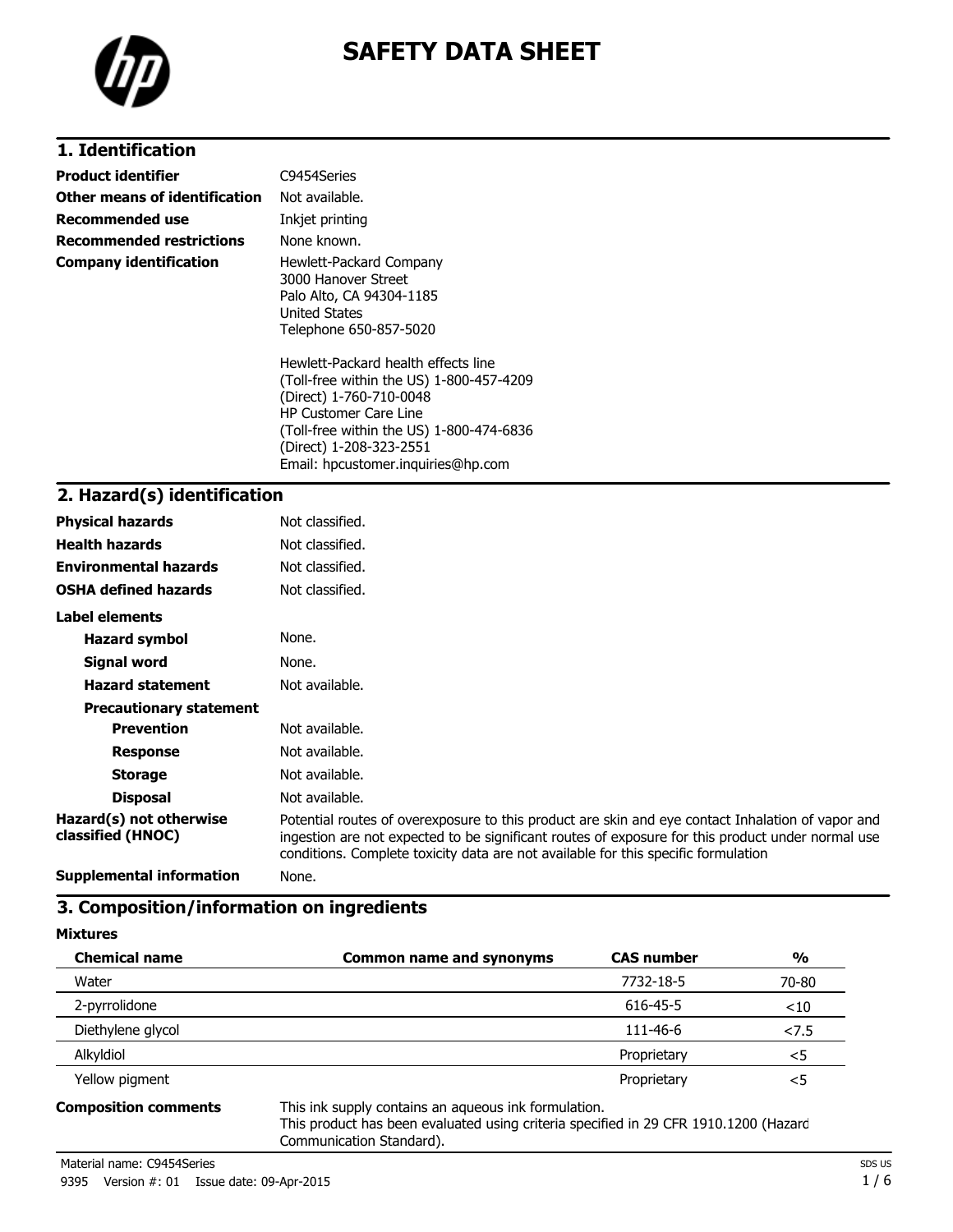| 4. First-aid measures                                           |                                                                                                                                                                                                    |
|-----------------------------------------------------------------|----------------------------------------------------------------------------------------------------------------------------------------------------------------------------------------------------|
| <b>Inhalation</b>                                               | Move to fresh air. If symptoms persist, get medical attention.                                                                                                                                     |
| <b>Skin contact</b>                                             | Wash affected areas thoroughly with mild soap and water. If irritation persists get medical<br>attention.                                                                                          |
| Eye contact                                                     | Do not rub eyes. Immediately flush with large amounts of clean, warm water (low pressure) for at<br>least 15 minutes or until particles are removed. If irritation persists get medical attention. |
| <b>Ingestion</b>                                                | If material is ingested, immediately contact a physician or poison control center.                                                                                                                 |
| <b>Most important</b><br>symptoms/effects, acute and<br>delayed | Not available.                                                                                                                                                                                     |

#### **5. Fire-fighting measures**

| Suitable extinguishing media<br><b>Unsuitable extinguishing</b><br>media | CO <sub>2</sub> , water, dry chemical, or foam<br>None known. |
|--------------------------------------------------------------------------|---------------------------------------------------------------|
| Specific hazards arising from<br>the chemical                            | Not applicable.                                               |
| Special protective equipment<br>and precautions for<br>firefighters      | Not available.                                                |
| <b>Specific methods</b>                                                  | None established.                                             |

#### **6. Accidental release measures**

| <b>Personal precautions,</b><br>protective equipment and<br>emergency procedures | Wear appropriate personal protective equipment.                                            |
|----------------------------------------------------------------------------------|--------------------------------------------------------------------------------------------|
| <b>Methods and materials for</b><br>containment and cleaning up                  | Not available.                                                                             |
| <b>Environmental precautions</b>                                                 | Do not let product enter drains. Do not flush into surface water or sanitary sewer system. |

### **7. Handling and storage**

|                                                                    | <b>Precautions for safe handling</b> Avoid contact with skin, eyes and clothing. |
|--------------------------------------------------------------------|----------------------------------------------------------------------------------|
| Conditions for safe storage,<br>including any<br>incompatibilities | Keep out of the reach of children. Keep away from excessive heat or cold.        |

#### **8. Exposure controls/personal protection**

#### **Occupational exposure limits US. Workplace Environmental Exposure Level (WEEL) Guides Components Type Value** Diethylene glycol (CAS TWA 10 mg/m3 111-46-6) **Biological limit values** No biological exposure limits noted for the ingredient(s). **Exposure guidelines** Exposure limits have not been established for this product. **Appropriate engineering controls** Use in a well ventilated area. **Individual protection measures, such as personal protective equipment Eye/face protection** Not required under intended use. **Skin protection Hand protection** Not available. **Other** Protected gloves not required under intended use. Respiratory protection For use other than intended use (such as in the event of a large spill), goggles and respirators may be required. **Thermal hazards** Not available. **General hygiene considerations** Handle in accordance with good industrial hygiene and safety practice.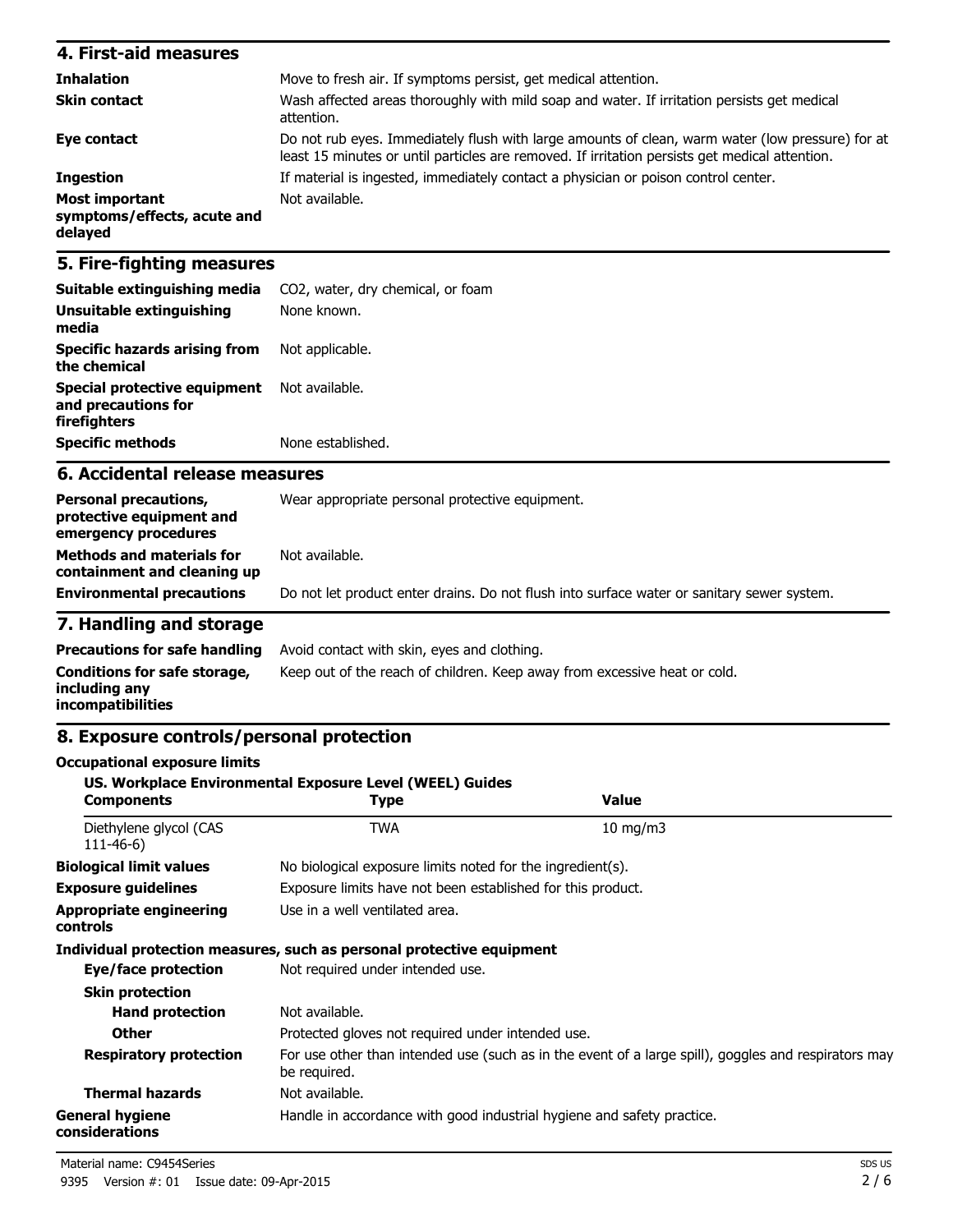# **9. Physical and chemical properties**

| <b>Appearance</b>                                  |                                                           |
|----------------------------------------------------|-----------------------------------------------------------|
| <b>Physical state</b>                              | Not available.                                            |
| <b>Color</b>                                       | Yellow                                                    |
| Odor                                               | Not available.                                            |
| <b>Odor threshold</b>                              | Not available.                                            |
| рH                                                 | 9.2                                                       |
| <b>Melting point/freezing point</b>                | Not available.                                            |
| Initial boiling point and<br>boiling range         | Not determined                                            |
| <b>Flash point</b>                                 | > 200.0 °F (> 93.3 °C) Pensky-Martens Closed Cup          |
| <b>Evaporation rate</b>                            | Not determined                                            |
| <b>Flammability (solid, gas)</b>                   | Not available.                                            |
| Upper/lower flammability or explosive limits       |                                                           |
| Flammability limit - lower Not determined<br>(9/6) |                                                           |
| <b>Flammability limit -</b><br>upper $(\% )$       | Not available.                                            |
| <b>Explosive limit - lower</b><br>(9/6)            | Not available.                                            |
| <b>Explosive limit - upper</b><br>(%)              | Not available.                                            |
| Vapor pressure                                     | Not determined                                            |
| Solubility(ies)                                    |                                                           |
| <b>Solubility (water)</b>                          | Soluble in water                                          |
| <b>Partition coefficient</b><br>(n-octanol/water)  | Not available.                                            |
| <b>Auto-ignition temperature</b>                   | Not determined                                            |
| <b>Decomposition temperature</b>                   | Not available.                                            |
| <b>Viscosity</b>                                   | Not available.                                            |
| <b>Other information</b>                           | For other VOC regulatory data/information see Section 15. |
| VOC (Weight %)                                     | $< 204$ g/l                                               |

# **10. Stability and reactivity**

| <b>Reactivity</b>                            | Not available.                                                                                                                                                                                                      |
|----------------------------------------------|---------------------------------------------------------------------------------------------------------------------------------------------------------------------------------------------------------------------|
| <b>Chemical stability</b>                    | Stable under recommended storage conditions.                                                                                                                                                                        |
| <b>Possibility of hazardous</b><br>reactions | Will not occur.                                                                                                                                                                                                     |
| <b>Conditions to avoid</b>                   | Not available.                                                                                                                                                                                                      |
| <b>Incompatible materials</b>                | Incompatible with strong bases and oxidizing agents.                                                                                                                                                                |
| <b>Hazardous decomposition</b><br>products   | Upon decomposition, this product may yield gaseous nitrogen oxides, carbon monoxide, carbon<br>dioxide and/or low molecular weight hydrocarbons. aldehydes, ketones, hydrogen fluoride,<br>fluorinated hydrocarbons |

### **11. Toxicological information**

| Symptoms related to the<br>physical, chemical and<br>toxicological characteristics | Not available.                                                    |
|------------------------------------------------------------------------------------|-------------------------------------------------------------------|
| <b>Information on toxicological effects</b>                                        |                                                                   |
| <b>Acute toxicity</b>                                                              | Based on available data, the classification criteria are not met. |
| <b>Skin corrosion/irritation</b>                                                   | Based on available data, the classification criteria are not met. |
| Serious eye damage/eye<br><b>irritation</b>                                        | Based on available data, the classification criteria are not met. |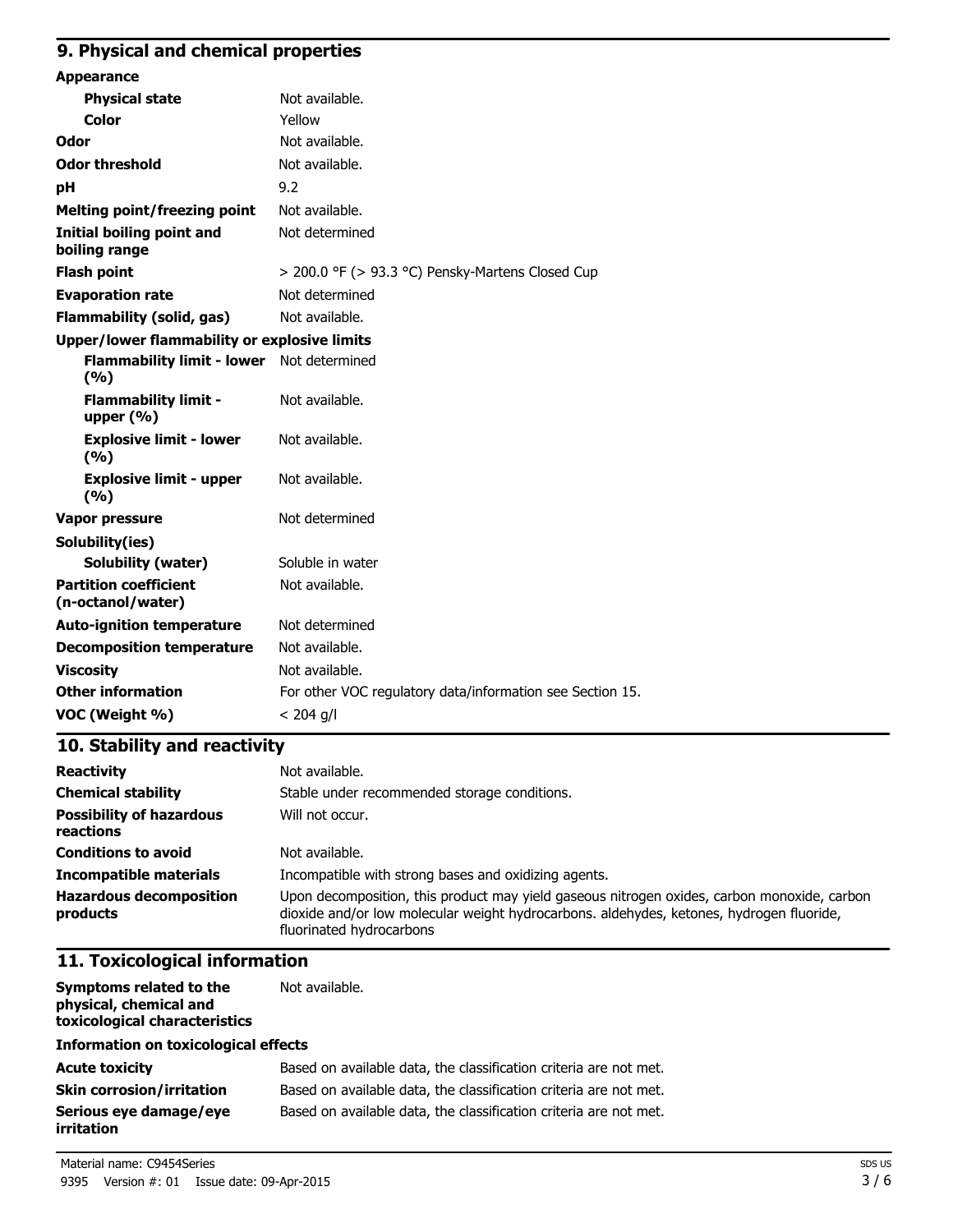| <b>Respiratory or skin sensitization</b>                   |                                                                                                                                                                 |                     |  |
|------------------------------------------------------------|-----------------------------------------------------------------------------------------------------------------------------------------------------------------|---------------------|--|
| <b>Respiratory sensitization</b>                           | Based on available data, the classification criteria are not met.                                                                                               |                     |  |
| <b>Skin sensitization</b>                                  | Based on available data, the classification criteria are not met.                                                                                               |                     |  |
| <b>Germ cell mutagenicity</b>                              | Based on available data, the classification criteria are not met.                                                                                               |                     |  |
| Carcinogenicity                                            | Based on available data, the classification criteria are not met.                                                                                               |                     |  |
| <b>Reproductive toxicity</b>                               | Based on available data, the classification criteria are not met.                                                                                               |                     |  |
| <b>Specific target organ toxicity</b><br>- single exposure | Based on available data, the classification criteria are not met.                                                                                               |                     |  |
| Specific target organ toxicity<br>- repeated exposure      | Based on available data, the classification criteria are not met.                                                                                               |                     |  |
| <b>Aspiration hazard</b>                                   | Based on available data, the classification criteria are not met.                                                                                               |                     |  |
| <b>Further information</b>                                 | Complete toxicity data are not available for this specific formulation<br>Refer to Section 2 for potential health effects and Section 4 for first aid measures. |                     |  |
| <b>Components</b>                                          | <b>Species</b>                                                                                                                                                  | <b>Test Results</b> |  |
| 2-pyrrolidone (CAS 616-45-5)                               |                                                                                                                                                                 |                     |  |
| <b>Acute</b>                                               |                                                                                                                                                                 |                     |  |
| <b>Oral</b>                                                |                                                                                                                                                                 |                     |  |
| LD50                                                       | Guinea pig                                                                                                                                                      | 6500 mg/kg          |  |
|                                                            | Rat                                                                                                                                                             | 6500 mg/kg          |  |
| Diethylene glycol (CAS 111-46-6)                           |                                                                                                                                                                 |                     |  |
| <b>Acute</b>                                               |                                                                                                                                                                 |                     |  |
| Dermal                                                     |                                                                                                                                                                 |                     |  |
| LD50                                                       | Rabbit                                                                                                                                                          | 11890 mg/kg         |  |
| Oral                                                       |                                                                                                                                                                 |                     |  |
| LD50                                                       | Cat                                                                                                                                                             | 3300 mg/kg          |  |
|                                                            | Dog                                                                                                                                                             | 9000 mg/kg          |  |
|                                                            | Guinea pig                                                                                                                                                      | 8700 mg/kg          |  |
|                                                            | Mouse                                                                                                                                                           | 13.3 g/kg           |  |
|                                                            | Rabbit                                                                                                                                                          | 26.9 g/kg           |  |
|                                                            | Rat                                                                                                                                                             | 12565 mg/kg         |  |

# **12. Ecological information**

**Other** 

LD50 Mouse

| <b>Ecotoxicity</b>               |             |                                                                |                      |
|----------------------------------|-------------|----------------------------------------------------------------|----------------------|
| <b>Product</b>                   |             | <b>Species</b>                                                 | <b>Test Results</b>  |
| C9454Series (CAS Mixture)        |             |                                                                |                      |
| Aquatic                          |             |                                                                |                      |
| Acute                            |             |                                                                |                      |
| <b>Fish</b>                      | <b>LC50</b> | Fathead minnow (Pimephales promelas) $>$ 750 mg/l, 96 hours    |                      |
| <b>Components</b>                |             | <b>Species</b>                                                 | <b>Test Results</b>  |
| 2-pyrrolidone (CAS 616-45-5)     |             |                                                                |                      |
| Aquatic                          |             |                                                                |                      |
| Crustacea                        | EC50        | Water flea (Daphnia pulex)                                     | 13.21 mg/l, 48 hours |
| Diethylene glycol (CAS 111-46-6) |             |                                                                |                      |
| <b>Aquatic</b>                   |             |                                                                |                      |
| Fish                             | LC50        | Western mosquitofish (Gambusia affinis) > 32000 mg/l, 96 hours |                      |

Rabbit 2000 mg/kg Rat 7700 mg/kg

9.6 g/kg

7.7 g/kg

Material name: C9454Series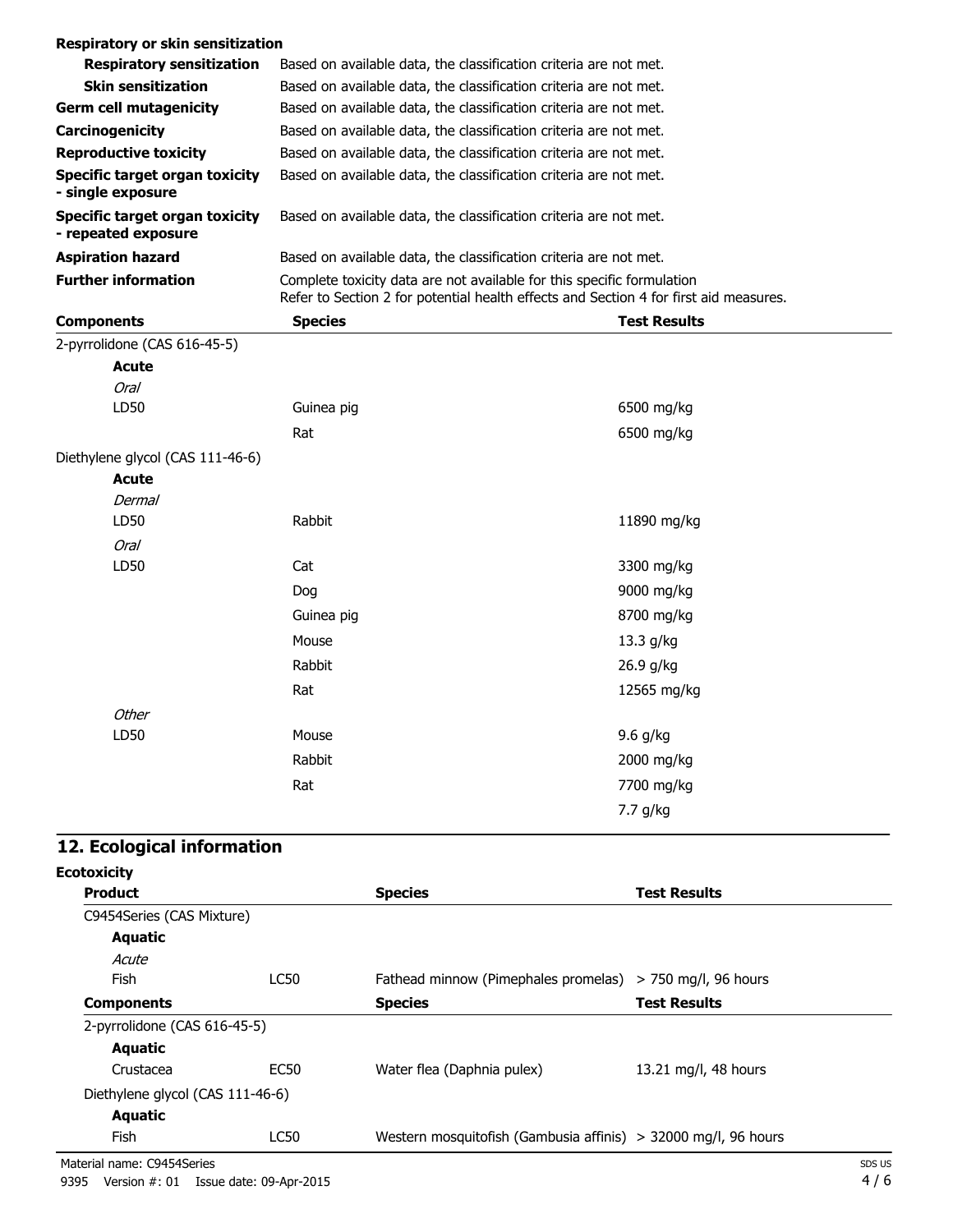| <b>Persistence and degradability</b>                                         | Not available.                                                                                                                                                                                                                                                                   |
|------------------------------------------------------------------------------|----------------------------------------------------------------------------------------------------------------------------------------------------------------------------------------------------------------------------------------------------------------------------------|
| <b>Bioaccumulative potential</b>                                             | Not available.                                                                                                                                                                                                                                                                   |
| Partition coefficient n-octanol / water (log Kow)<br>2-pyrrolidone           | $-0.85$                                                                                                                                                                                                                                                                          |
| <b>Mobility in soil</b>                                                      | Not available.                                                                                                                                                                                                                                                                   |
| <b>Other adverse effects</b>                                                 | Not available.                                                                                                                                                                                                                                                                   |
| 13. Disposal considerations                                                  |                                                                                                                                                                                                                                                                                  |
| <b>Disposal instructions</b>                                                 | Do not allow this material to drain into sewers/water supplies.<br>Dispose of waste material according to Local, State, Federal, and Provincial Environmental<br>Regulations.                                                                                                    |
|                                                                              | HP's Planet Partners (trademark) supplies recycling program enables simple, convenient recycling of<br>HP original inkjet and LaserJet supplies. For more information and to determine if this service is<br>available in your location, please visit http://www.hp.com/recycle. |
| 14. Transport information                                                    |                                                                                                                                                                                                                                                                                  |
| <b>DOT</b>                                                                   |                                                                                                                                                                                                                                                                                  |
| Not regulated as dangerous goods.                                            |                                                                                                                                                                                                                                                                                  |
| <b>IATA</b>                                                                  |                                                                                                                                                                                                                                                                                  |
| Not regulated as dangerous goods.                                            |                                                                                                                                                                                                                                                                                  |
| <b>IMDG</b><br>Not regulated as dangerous goods.                             |                                                                                                                                                                                                                                                                                  |
| <b>ADR</b>                                                                   |                                                                                                                                                                                                                                                                                  |
| Not regulated as dangerous goods.                                            |                                                                                                                                                                                                                                                                                  |
| <b>Further information</b>                                                   | Not a dangerous good under DOT, IATA, ADR, IMDG, or RID.                                                                                                                                                                                                                         |
|                                                                              |                                                                                                                                                                                                                                                                                  |
| 15. Regulatory information                                                   |                                                                                                                                                                                                                                                                                  |
| <b>US federal regulations</b>                                                | US TSCA 12(b): Does not contain listed chemicals.                                                                                                                                                                                                                                |
| Not regulated.<br><b>CERCLA Hazardous Substance List (40 CFR 302.4)</b>      | TSCA Section 12(b) Export Notification (40 CFR 707, Subpt. D)                                                                                                                                                                                                                    |
| Not listed.<br><b>SARA 304 Emergency release notification</b>                |                                                                                                                                                                                                                                                                                  |
| Not regulated.<br>Not listed.                                                | OSHA Specifically Regulated Substances (29 CFR 1910.1001-1050)                                                                                                                                                                                                                   |
|                                                                              | <b>Superfund Amendments and Reauthorization Act of 1986 (SARA)</b>                                                                                                                                                                                                               |
| <b>Hazard categories</b>                                                     | Immediate Hazard - No<br>Delayed Hazard - No<br>Fire Hazard - No<br>Pressure Hazard - No<br>Reactivity Hazard - No                                                                                                                                                               |
| <b>SARA 302 Extremely hazardous substance</b><br>Not listed.                 |                                                                                                                                                                                                                                                                                  |
| <b>SARA 311/312</b><br><b>Hazardous chemical</b>                             | No                                                                                                                                                                                                                                                                               |
| <b>Other federal regulations</b><br><b>Safe Drinking Water Act</b><br>(SDWA) | Not regulated.                                                                                                                                                                                                                                                                   |
| <b>US state regulations</b>                                                  |                                                                                                                                                                                                                                                                                  |
| US. Massachusetts RTK - Substance List                                       |                                                                                                                                                                                                                                                                                  |
| 2-pyrrolidone (CAS 616-45-5)                                                 |                                                                                                                                                                                                                                                                                  |
|                                                                              | US. New Jersey Worker and Community Right-to-Know Act                                                                                                                                                                                                                            |
| Not listed.                                                                  |                                                                                                                                                                                                                                                                                  |